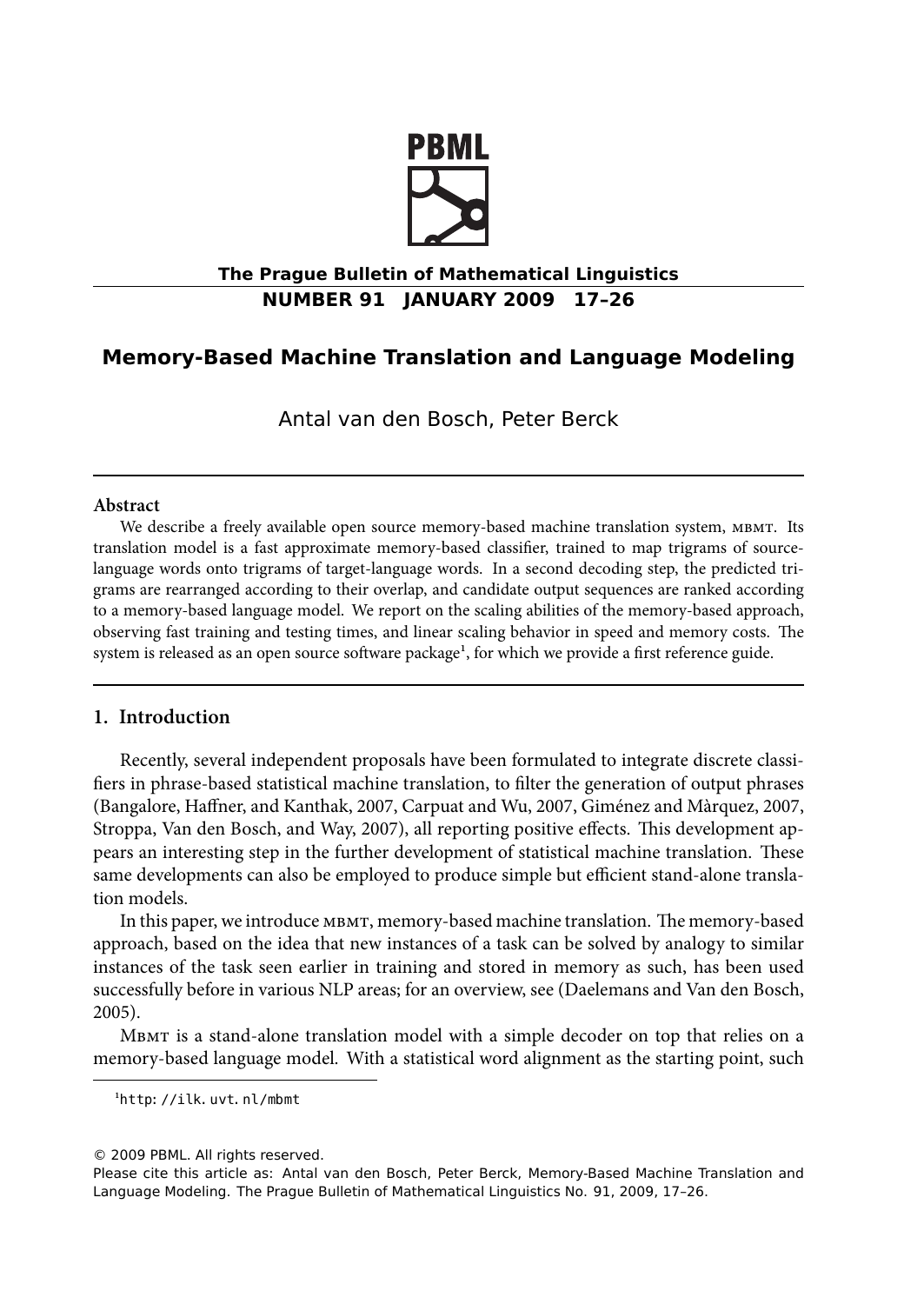

*Figure 1. An example training pair of sentences, converted into six overlapping trigrams with their aligned trigram translations.*

as produced by  $GIZA++$  (Och and Ney, 2003),  $MBMT$  is shown to be very fast both in training and translation.

The overall architecture of the system is described in Section 2. A brief evaluation and reference guide of the system is provided in Section 3. The language modeling module, also made available as a separate language modeling toolkit, is described in Section 4. We wrap up in Section 5.

#### **2. Memory-based machine translation**

Memory-based machine translation (Van den Bosch, Stroppa, and Way, 2007) can be characterized as an instantiation of example-based machine translation (EBMT), as it essentially follows EBMT's basic steps (Carl and Way, 2003): given a sentence in the source language to be translated, it searches the source side of the corpus for close matches and their equivalent target language translations. Then, it identifies useful source–target fragments contained in those retrieved examples; and finally, it recombines relevant target language fragments to derive a translation of the input sentence.

The scope of the matching function implied in the first step is an important choice. We take a simplistic approach that assumes no linguistic knowledge; we use overlapping trigrams of words as the working units, both at the source language side and the target language side.

The process of translating a new sentence is divided into a local phase (corresponding to the first two steps in the EBMT process) in which memory-based translation of source trigrams to target trigrams takes place, and a global phase (corresponding to the third EBMT step) in which a translation of a sentence is assembled from the local predictions. We describe the two phases in the following two subsections.

# **2.1. Local classification**

Both in training and in actual translation, when a new sentence in the source language is presented as input, it is first converted into windowed trigrams, where each token is taken as the center of a trigram once. The first trigram of the sentence contains an empty left element, and the last trigram contains an empty right element. At training time, each source language sentence is accompanied by a target language translation. We assume that word alignment has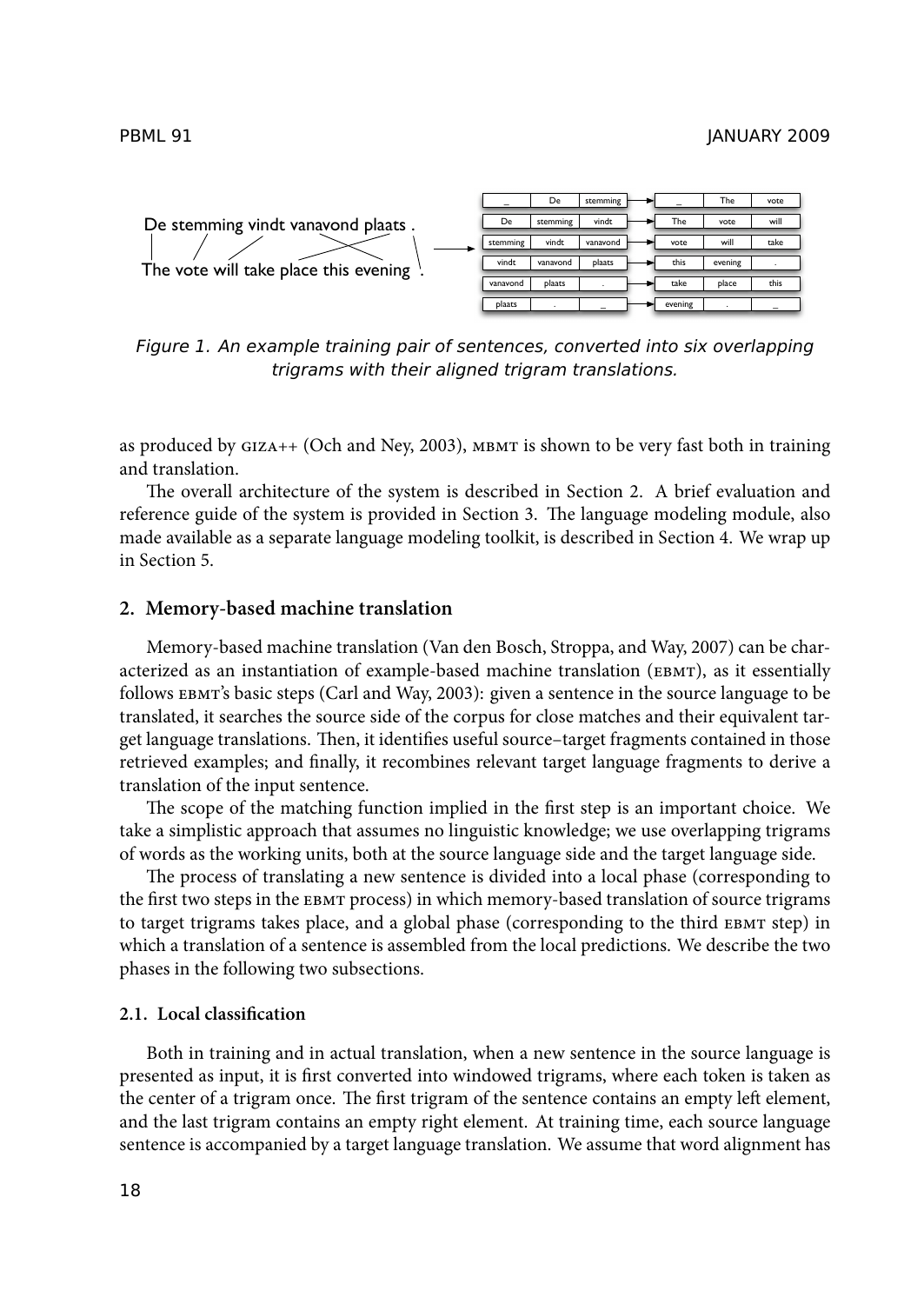

... ... ... *Figure 2. Excerpt of an* mbmt igtree *structure, zooming in on the path represented by the input trigram "geen zin om", translatable to "no point in", among others.*

taken place, so that we know for each source word whether it maps to a target word, and if so, to which. Examples are only generated for source words that align to target words. Given the alignment, each source trigram is mapped to a target trigram of which the middle word is the target word to which the word in the middle of the source trigram aligns. The left and right neighboring words of the target trigram are the center word's actual neighbors in the target sentence. Figure 1 exemplifies the conversion of a training translation to six trigram mappings.

During translation, source trigrams are matched against the training set of stored source trigrams with a known mapping to a target trigram. The matching is carried out as a discrete classification. To this purpose we make use of  $i$  ( $i$ Greenans, Van den Bosch, and Weijters, 1997), which compresses a database of labeled examples into a lossless-compression decision-tree structure that preserves the labeling information of all training examples. Figure 2 displays a fragment of the decision tree trained on the translation of Dutch trigrams to English. It highlights one path in the tree, representing the Dutch trigram "geen zin om" (translatable, among others, into "no point in" and "no sense to"). The tree encodes all possible trigram translations of, respectively, the middle word "zin", the bigram "geen zin", and the full trigram. This order reflects the information-gain weights of the three words with respect to predicting the output class.

During translation, IGTREE's classification algorithm traverses the decision tree, matching the middle, left, and right words of each new trigram to a path in the tree. Two outcomes are possible: (1) IGTREE finds a complete matching path, upon which it returns the most probable output trigram; (2) IGTREE fails to match a value along the way, upon which it returns the most probable output trigram given the matching path so far. Instead of the most probable path, it is also possible for to return the full distribution of possible trigrams at the end of a matching path.

When translating new text, trigram outputs are generated for all words in each new source language sentence to be translated, since our system does not have clues as to which words would be aligned by statistical word alignment.

²http://ilk.uvt.nl/timbl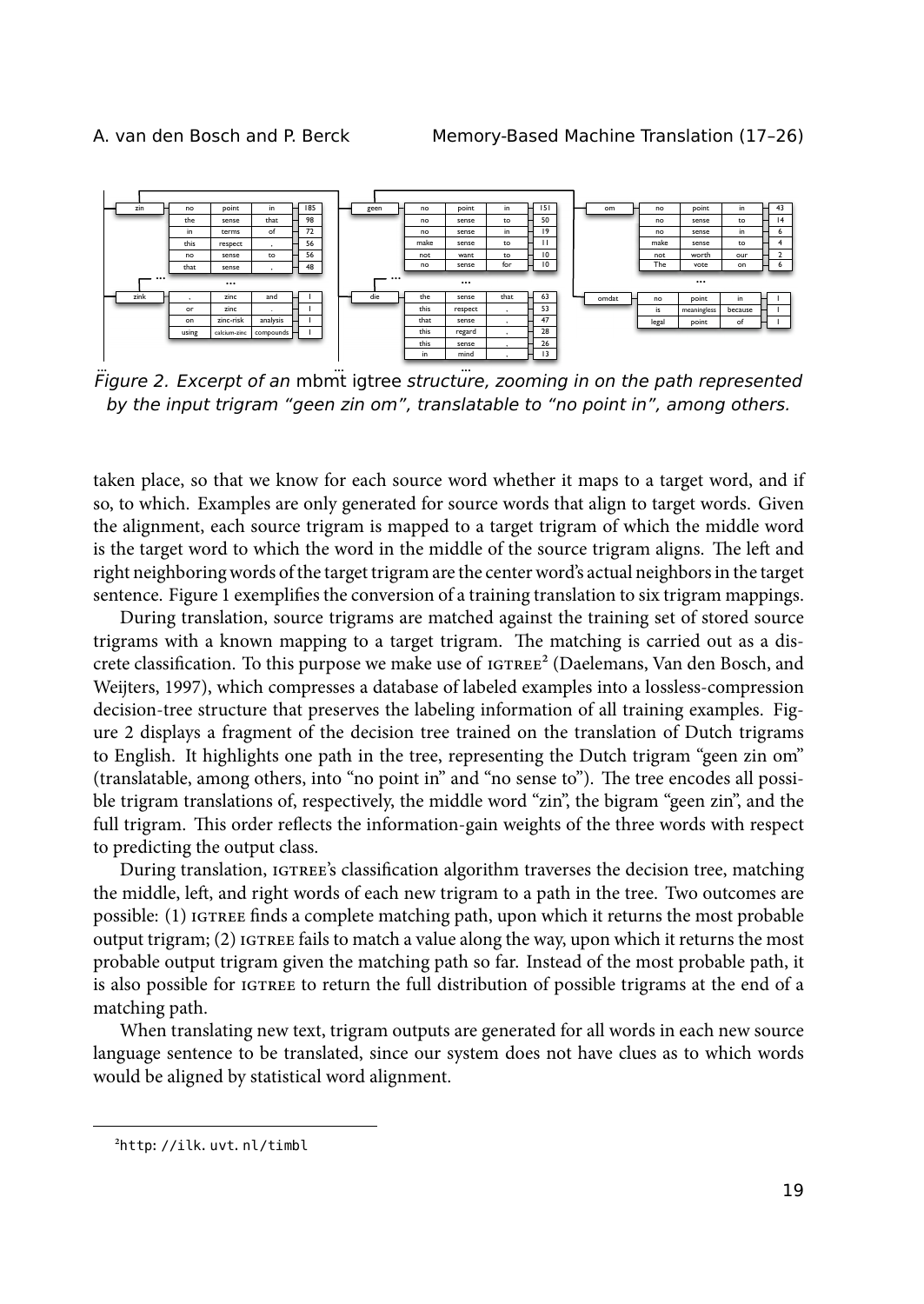# **2.2. Global search**

To convert the set of generated target trigrams into a full sentence translation, the overlap between the predicted trigrams is exploited. Figure 3 illustrates a perfect case of a resolution of the overlap (drawing on the example of Figure 1), causing words in the English sentence to change position with respect to their aligned Dutch counterparts. The first three English trigrams align one-to-one with the first three Dutch words. The fourth predicted English trigram, however, overlaps to its left with the fifth predicted trigram, in one position, and overlaps in two positions to the right with the sixth predicted trigram, suggesting that this part of the English sentence is positioned at the end. Note that in this example, the "fertility" words *take* and *this*, which are not aligned in the training trigram mappings (cf. Figure 1), play key roles in establishing trigram overlap.

In contrast to the ideal situation sketched in Figure 3, where one translation is produced, in practice many different candidate output sequences can be generated due to two reasons: first, each (potentially partially or fully incorrect) trigram may overlap with more than one trigram to the left or right, and second, the classifier may produce more than one output trigram at a single position, when it reaches a non-ending node with equally-probable trigram classes.

To select the most likely output among the potentially large pool of candidate outputs, we employ a memory-based target language model (Van den Bosch, 2006). This model, called wopr, described in more detail in Section 4, is a word prediction IGTREE system trained on a monolingual target language corpus, which produces perplexity scores for each candidate output sequence presented to it.

WOPR provides the language model in a different way than most standard models do. Most models, like for example SRILM (Stolcke, 2002), estimate probabilities of words in context and build a back-off model containing n-grams to unigrams. Wopk uses a trigram model (it is not limited to trigrams, it could use any size and any context) but, because it uses the algorithm, stores exceptions to default values rather than all n-grams. Other language models could be used, but we prefer to use wopp because it uses the same **IGTREE** model also used as the core translation engine in the MBMT system. The model is described in more detail in Section 4.

As the number of possible output sequences may be large, MBMT currently applies Monte Carlo sampling to generate candidate output sequences to be scored by WOPR. This sampling is subject to a patience threshold p that halts the generation of new candidates when no improvement in perplexity scores is observed for p sample steps. By default,  $p = 100$ .

#### **3. Evaluation and an Annotated Example**

For the purpose of a brief evaluation, we first focus on the translation of Dutch to English, using the  $EMEA$  corpus, part of the Opus open source parallel corpus<sup>3</sup>. The  $EMEA$  corpus contains documents from the European Medicines Agency<sup>4</sup>. Texts in this corpus are of a re-

<sup>&</sup>lt;sup>3</sup>http://urd.let.rug.nl/tiedeman/OPUS/ – downloaded in June 2008.

⁴http://www.emea.europa.eu/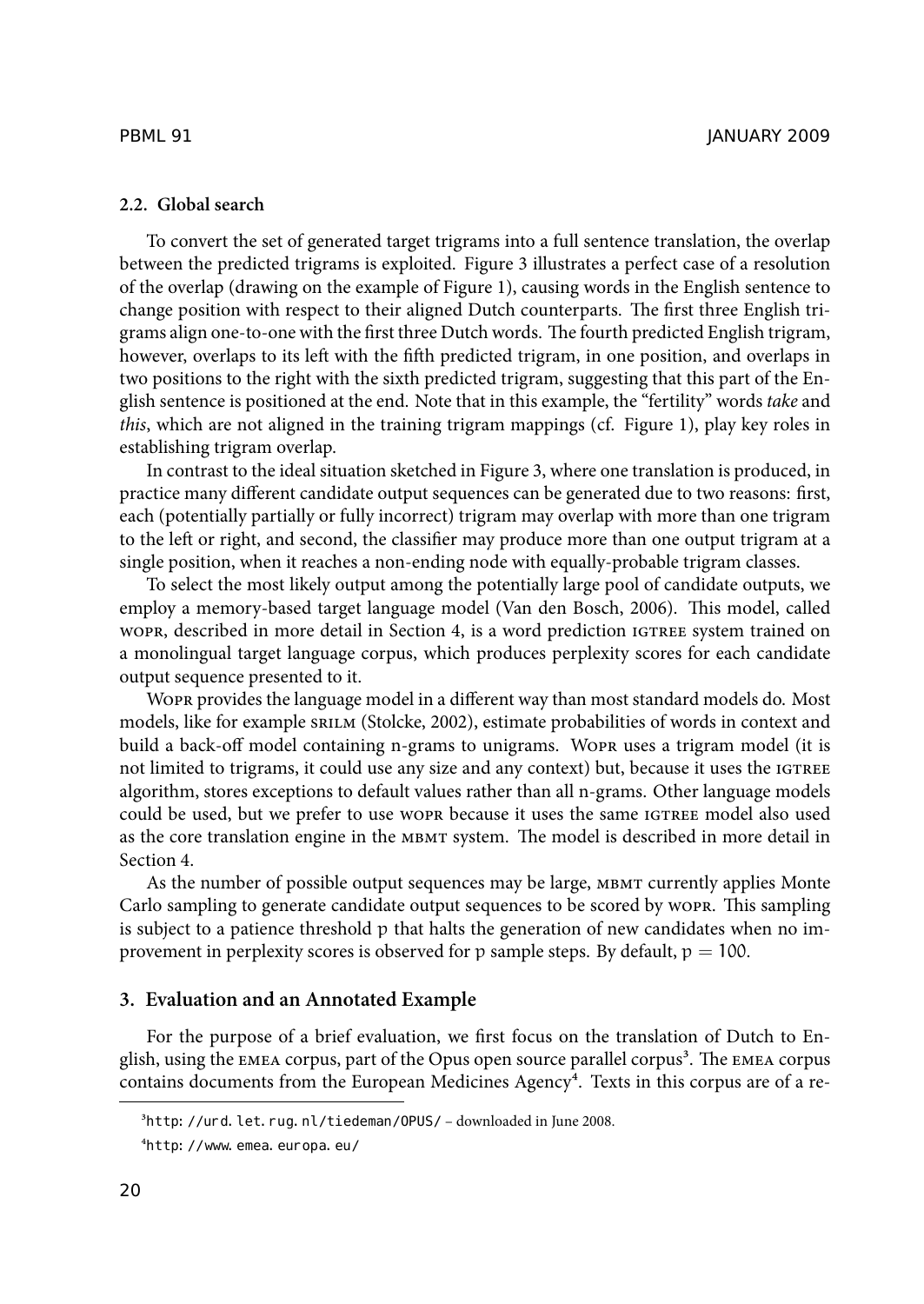

*Figure 3. Producing a global solution by resolving the overlap between six trigrams. Italicized words are not aligned with source words.*

stricted genre, consisting of quite formal, exact, and largely controlled language. We used the first 749,602 lines of text (approximately 9.0 million English and Dutch words). The corpus was split into a final 1,000-sentence test set and a training set containing the remainder of the data. The training sets were word-aligned using the  $GIZA++$  algorithm (Och and Ney, 2003). No decapitalization was performed. The IGTREE-based language model used for translation is a single model trained on the first 112 million words of the Reuters RCV1 corpus.

We performed a learning curve experiment on the EMEA training set. We start at a training set size of 100,000 tokens, and increment with steps of 100,000 until 1 million tokens; then, we increment with steps of 1 million tokens up to the maximal training set size of 9 million tokens. The learning curve experiment serves to get an idea of the scaling abilities of MBMT in terms of performance; we also measure training and testing speeds and memory footprint. The learning curve experiment on the EMEA corpus produced performance curves of which we combine two in the left graph of Figure 4: the BLEU and METEOR (exact) scores. Both curves show a steady but somewhat weakening increase when the dataset doubles in size (note that the x axis is logarithmic).

Second, the middle graph of Figure 4 displays the number of seconds it takes to construct a decision tree, and to test. Testing occurs in a few seconds (up to eight seconds for 1,000 sentences, with an approximately linear increase of one second of testing time with each additional million training examples); the test graph virtually coincides with the x axis. Training times are more notable. The relation between training times and number of training examples appears to be linear; on average, each additional million of training examples makes training about 130 seconds slower.

Third, the right graph of Figure 4 shows a similar linear trend of the memory footprint needed by IGTREE and its decision tree, in terms of Megabytes. At 9 million training examples, the decision tree needs about 40 Mb, an average increase of 4.4 Mb per additional million examples.

As a second evaluation, we compare against the performance and training and testing times of on the corpus at the maximal training set size. Table 1 lists the performance on the test data according to word error rate, position-independent word error rate, BLEU, Meteor, and NIST. As is apparent from the results, MOSES performs at a markedly higher level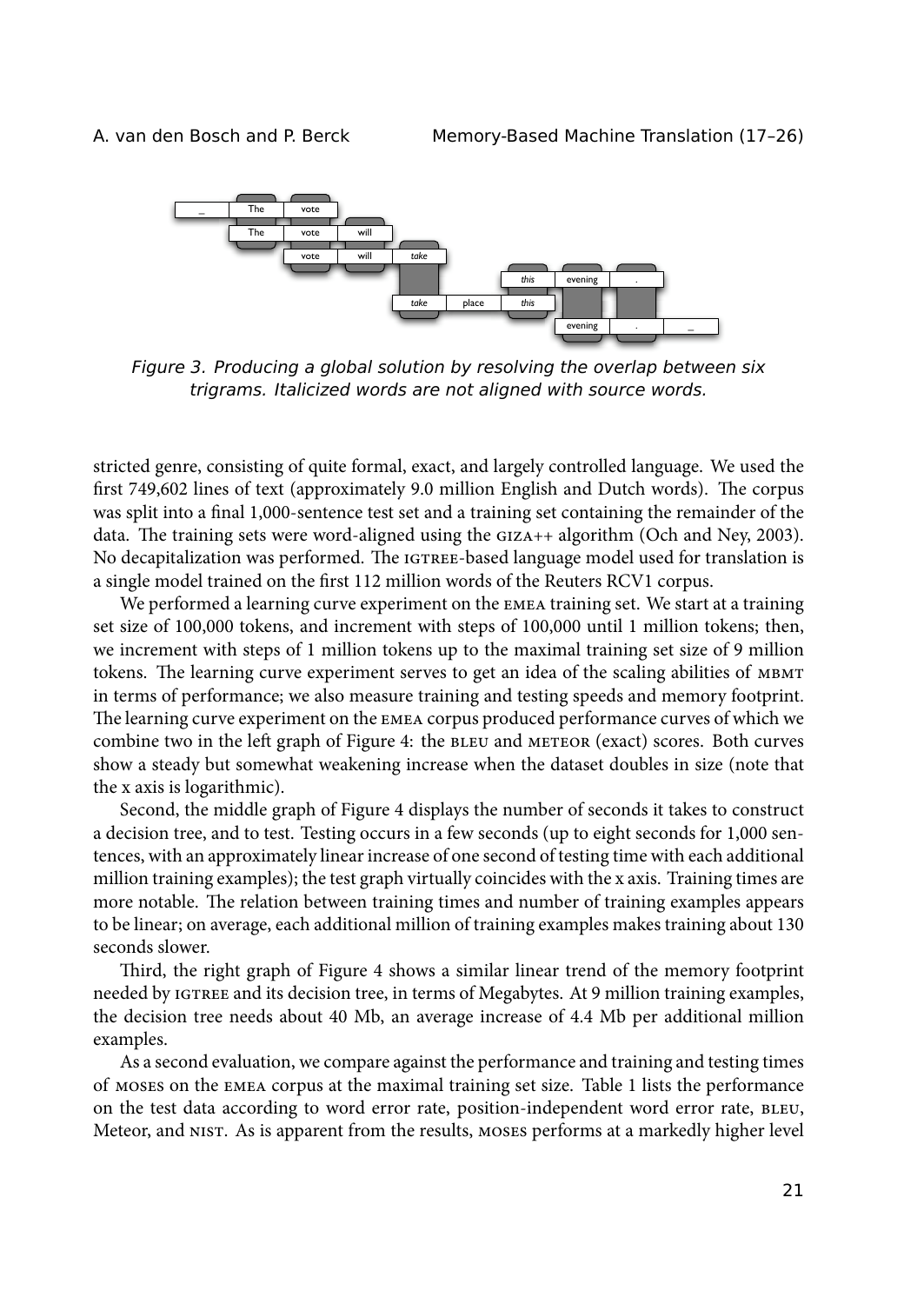PBML 91 JANUARY 2009



*Figure 4. Learning curves on the* emea *corpus in terms of MT evaluation (*bleu *and* meteor*, left, with a logarithmic x-axis), seconds to train and test (middle; the test graph virtually coincides with the x axis), and memory needed (right), with increasing amounts of training material available.*

of performance, but does so at the cost of a longer translation time: is about 20 times as fast. Training MBMT is about 10 times as fast as training MOSES; in both cases, the  $GIZA++$ process has already been performed and is not included here.

|       |  |                 |            |      | System WER PER BLEU Meteor NIST Training (h:m:s) Test (m:s) |      |
|-------|--|-----------------|------------|------|-------------------------------------------------------------|------|
| MBMT  |  | 72.7 63.6 0.238 | 0.460 4.97 |      | 20:17                                                       | 0:08 |
| MOSES |  | 46.6 39.4 0.470 | 0.650      | 7.06 | 3:10:06                                                     | 2:51 |

*Table 1. Comparing* mbmt *agains* moses *on the* emea *corpus, in terms of five MT evaluation metrics, and training and testing times (elapsed wallclock time).*

#### **Annotated Example**

The MBMT software assumes a GIZA++-style A3 file, i.e. a word alignment file containing all aligned source and target training sentences, as training material. The software will convert this training file into an IGTREE decision tree, and is then capable of translating a raw text file in the source language (tokenized, one sentence per line) into a translated raw text file in the target language (also one sentence per line). The commandline functionality is currently limited to the identification of the A3 training file, and the source-language test text, plus the optional setting of the patience threshold to a non-default setting, e.g.  $p = 50$ , with the -p switch:

mbmt -t EMEA. 9m. train. A3. final -t EMEA-dutch. test. txt -p50

During runtime, MBMT generates several intermediary files. First, the A3 file is converted to a training file suited for IGTREE, mapping source-language trigrams to aligning target-language trigrams (cf. Figure 1). Subsequently, this file is compressed into an *IGTREE* decision tree, at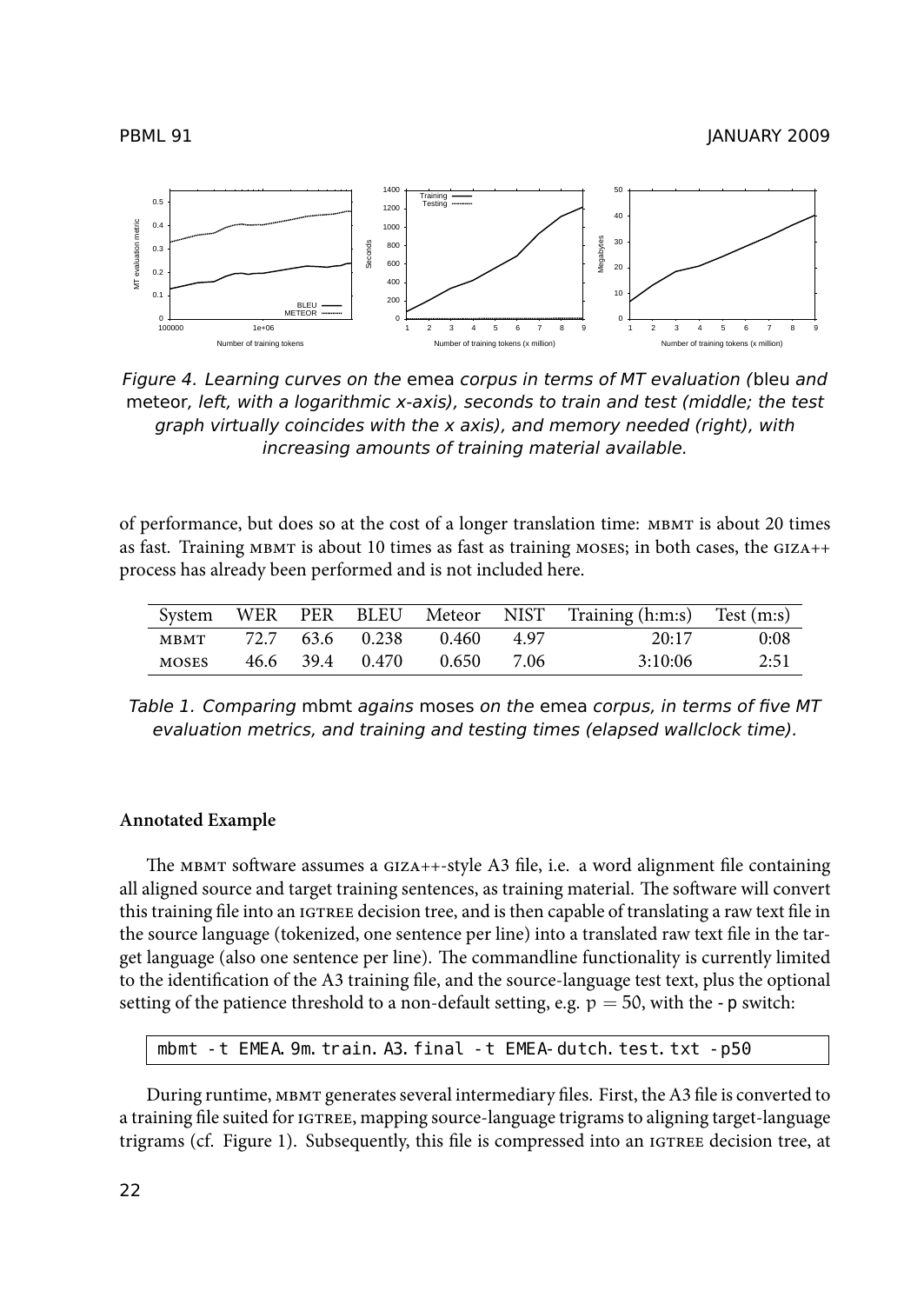a typical compression rate of about 95%. The test set is also converted into trigram instances (one instance per word), which are then classified by IGTREE. This output is stored in a file of which the first line looks as follows:

na de behandeling ? after\_the\_end { after\_the\_end 3.00000, ,\_the\_rate 3.00000, after\_the\_treatment 3.00000 }

The Dutch trigram *na de behandeling* ("after the treatment") is classified by IGTREE as mapping to three equally likely trigram translations. These three translations will be carried along to the final phase, where all predicted trigrams are used to generate possible translations, using a Monte Carlo sampling method with a halting criterion governed by the patience parameter p. Each candidate output sequence is scored by wopp, the memory-based language model.

#### **4. Memory-based language modeling**

The MBMT system generates a candidate number of translations for each input sentence. The typical approximate solution to picking the best translation is to use a language model to determine which translation fits best in the target language, e.g. selecting the candidate string with the lowest perplexity score.

In the MBMT system, WOPR is the language model. It is a *word predictor* based on IGTREE, trained to predict the next word in a sentence (Van den Bosch, 2006). To calculate the perplexity of a sentence, we feed it to work and see which words it predicts for each word in the sentence. The perplexity is calculated from the estimated probabilities of each prediction. A prediction is a classification by  $I$ GTREE based on a local context of preceding words. In contrast with how IGTREE is used in the MBMT translation module, the word predictor classifier in wopk produces class distributions (with more than one class if the classification occurs at a non-ending node).

Thus, wopk usually returns more than one word for a given sequence, together with a probability based on frequency counts. This distribution of possible answers is used to calculate a perplexity value. There are three possibilities:  $(1)$  If the distribution returned by  $IGTREE$  contains the correct word, we take the probability of the word in the distribution; (2) If the distribution does not contain the correct word, we check if it is in the lexicon. If it is, the lexical probability is taken; (3) If it is not in the lexicon, a probability for unseen items is used that is estimated through Good-Turing smoothing. Wo ${\tt p}$  calculates the sum of  $-{\tt p}\log_2({\tt p})$  of all the probabilities (one for each word in the sentence), and divides this by the number of words to obtain the average over the sentence. The perplexity value is two to the power of this sum.

#### **Annotated Example**

Besides its language modeling functionalities of predicting words and measuring perplexities, wopk also provides the necessary tools to prepare the data, create datasets and train its prediction models. The following shows how a memory-based language model can be created starting from plain text data. Let us assume the file is called corpus1. txt. Work commands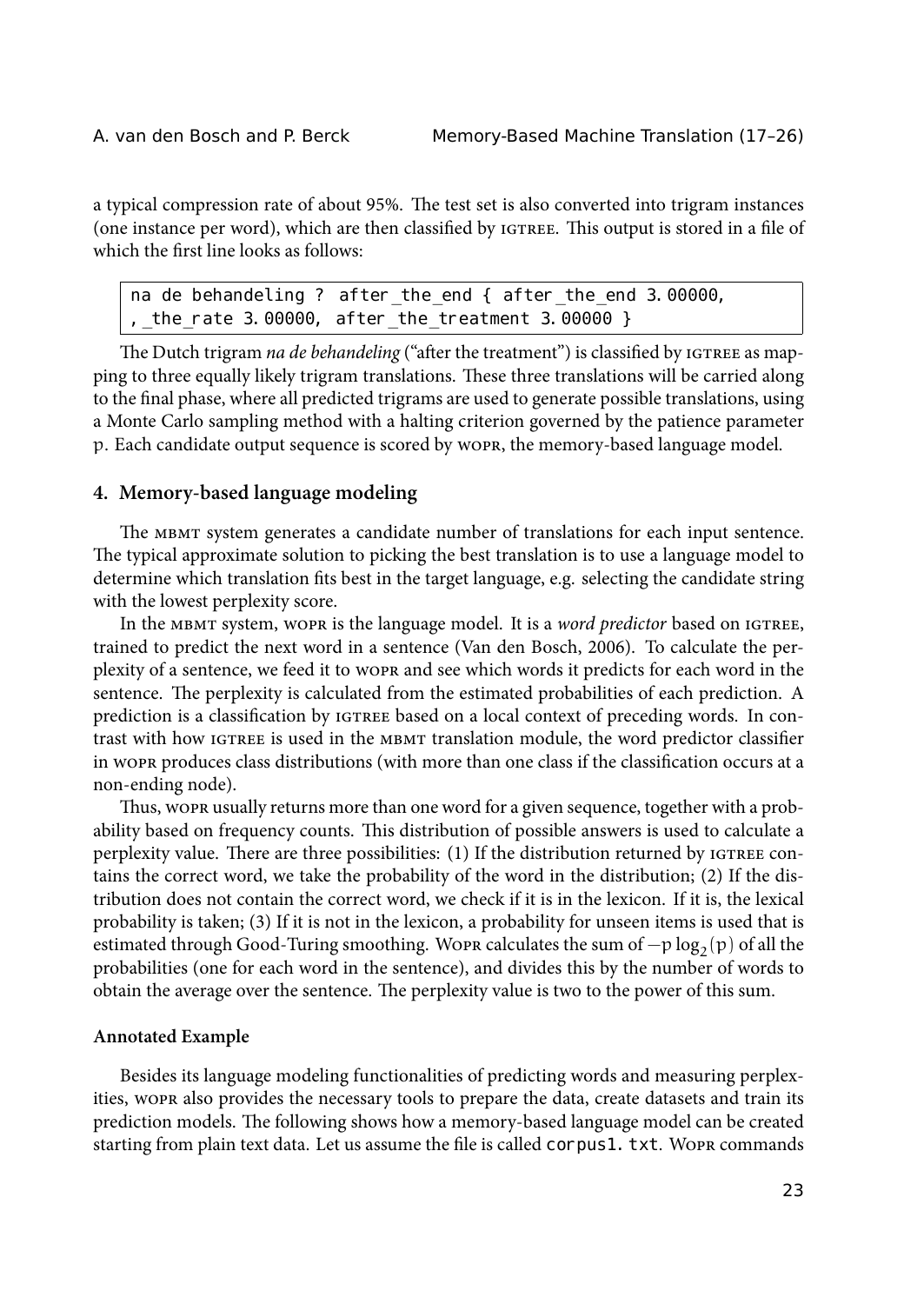generally have two parameters. The first one, -r tells work which subroutine or tool to run. The second parameter, - p is a comma separated list of keyword: value pairs which specify the different parameters.

As a first step, work is used to create a lexicon, which in this case is a list of words and their frequency in the corpus. It also generates a list with "counts of counts", which is used in Good-Turing smoothing of probabilities.

```
wopr -r lexicon -p filename: corpus1.txt
```
WOPR creates output file names based on the input file name and the command that is executed. In this case, it creates two files called corpus1. txt. lex and corpus1. txt. cnt. Next, we generate our windowed dataset. In this example we use a window size of three previous words. The resulting file is called corpus1. txt. ws3.

wopr -r window s -p filename: corpus1.txt, ws: 3

We want to discard words with a frequency of five or less from our data set, and replace them with a special token  $\langle$ unk $\rangle$ . This is done with the following command:

wopr -r hapax -p filename: corpus1.txt.ws3, lexicon: corpus1.txt.lex, hpx:5

We then train our instance base. WOPR is used as a wrapper in this case, and most of the work is done by IGTREE. This could take some time, depending on the size of the data, but once the decision tree has been created and saved, it can easily be read in and used again.

wopr -r make\_ibase -p corpus1.txt.ws3.hpx5,timbl:"-a1 +D"

Now we are ready to run our word predictor on a test file. The command to do this is as follows:

wopr -r pplxs -p filename: test1.txt.ws3.hpx5,ibasefile: corpus1. txt. ws3. hpx5. ibase, timbl: "-a1 +D"

The test data is prepared in the same way as the training data. The following shows a line of output from work. It shows an instance  $(I \text{ would like}),$  the following word  $(to)$  and the –in this case correct– guess from the predictor, to.

I would like to to -0.351675 1.8461 1.27604 65 [ to 768 the 34 a 20 it 12 an 12 ]

This is followed by a number of statistics. The logprob of the prediction is -0.351675. The entropy of the distribution returned by 1GTREE is 1.8461 ( $-\sum p \log_2(p)$ ). The third number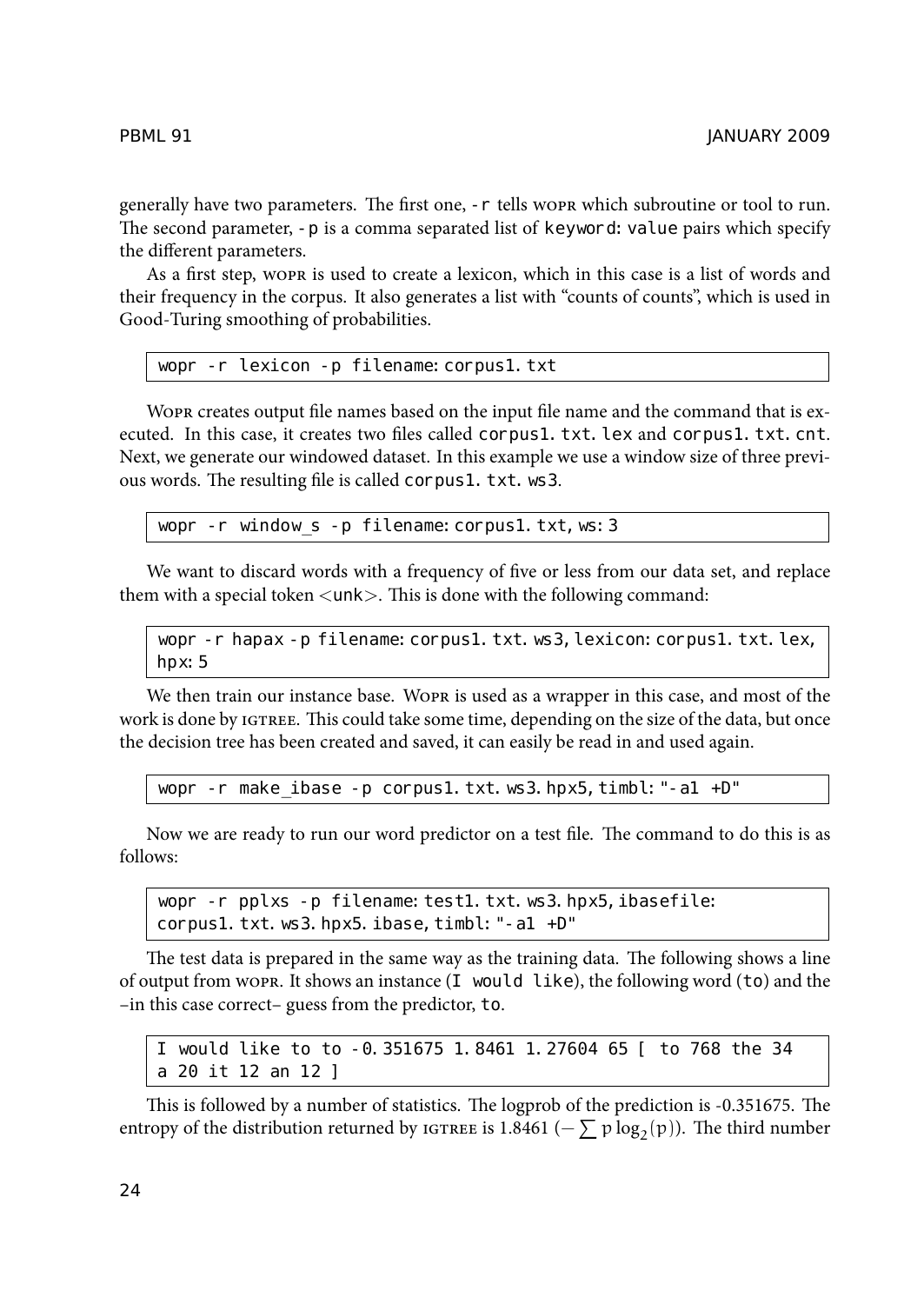shows the word level perplexity (2 $^{-\rm logprob}$ ). The last number shows the number of elements in the distribution, in this case 65. This is followed by a top 5 of the distribution returned (with counts).

It is also possible to run wopk in server mode, communicating over a socket connection with a client; in fact, this is how it is incorporated in the MBMT system. In server mode, wopre will wait for a connection by another program and process the data it receives. The answer is sent back over the same connection.

### **5. Discussion**

We have released MBMT, a straightforward translation model based on a fast approximation of memory-based classification. The approach fits into the EBMT framework; it models the mapping of sequences of word spans (here, word trigrams) in the source language to word trigrams in the output language. We showed that MBMT scales well to increased amounts of learning material. Within the current experiments we observed that training time and memory storage costs are approximately linear in the number of training examples. Translation speed on unseen data is very fast; our test set of 1,000 sentences was processed within seconds. Based on these results, we conclude for now that memory-based machine translation systems may be relevant in cases in which there is a need for fast and memory-lean training and/or classification. The low memory footprint may be additionally interesting for implementations of such systems in limited-capacity devices.

As a separate component of MBMT we have released the memory-based language model software package wopp, which can also be used in isolation for general language modeling purposes. WOPR offers its functionality through command line options, but can also run in server mode; this is how MBMT uses WOPR.

#### **Acknowledgments**

This research is funded by NWO, the Netherlands Organisation for Scientific Research. We are grateful to Nicolas Stroppa, Andy Way, and Patrik Lambert for discussions and help with the comparison with Moses.

## **Bibliography**

- Bangalore, S., P. Haffner, and S. Kanthak. 2007. Statistical machine translation through global lexical selection and sentence reconstruction. In *Proceedings of the 45th Annual Meeting of the Association of Computational Linguistics*, pages 152–159, Prague, Czech Republic. Association for Computational Linguistics.
- Carl, M. and A. Way. 2003. *Recent Advances in Example-Based Machine Translation*, volume 21 of *Text, Speech and Language Technology*. Dordrecht, the Netherlands: Kluwer.
- Carpuat, M. and D. Wu. 2007. Improving statistical machine translation using word sense disambiguation. In *Proceedings of the 2007 Joint Conference on Empirical Methods in Natural Language Processing and Computational Natural Language Learning (EMNLP-CoNLL)*, pages 61–72.